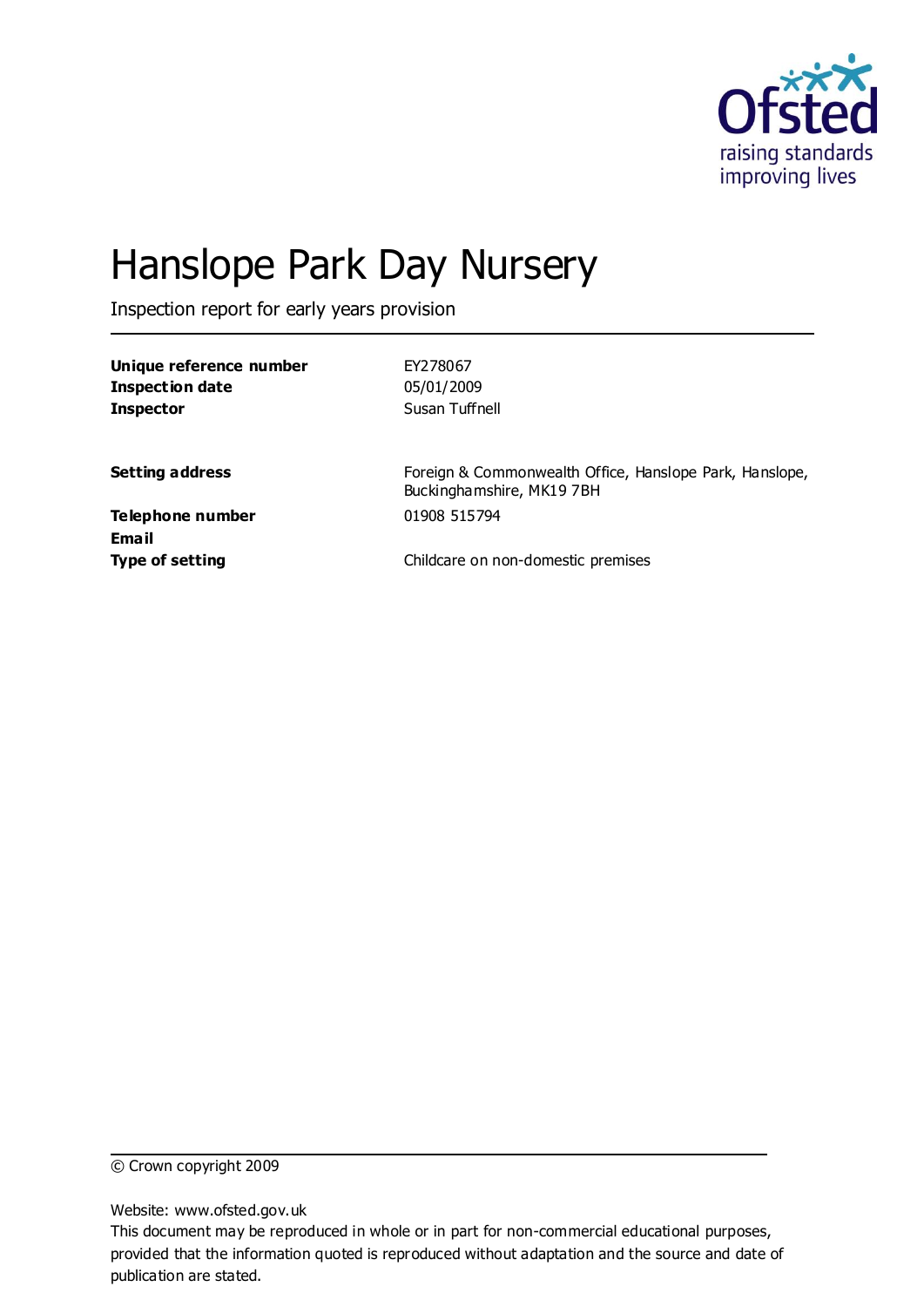### **Introduction**

This inspection was carried out by Ofsted under Sections 49 and 50 of the Childcare Act 2006 on the quality and standards of the registered early years provision. 'Early years provision' refers to provision regulated by Ofsted for children from birth to 31 August following their fifth birthday (the early years age group). The registered person must ensure that this provision complies with the statutory framework for children's learning, development and welfare, known as the *Early* Years Foundation Stage.

The report includes information on any complaints about the childcare provision which Ofsted has received since the last inspection or registration whichever is the later, which require Ofsted or the provider to take action in Annex C.

The provider must provide a copy of this report to all parents with children at the setting where reasonably practicable. The provider must provide a copy of the report to any other person who asks for one, but may charge a fee for this service (The Childcare (Inspection) Regulations 2008 regulations 9 and 10).

The setting also makes provision for children older than the early years age group which is registered on the voluntary and/or compulsory part(s) of the Childcare Register. This report does not include an evaluation of that provision, but a comment about compliance with the requirements of the Childcare Register is included in Annex B.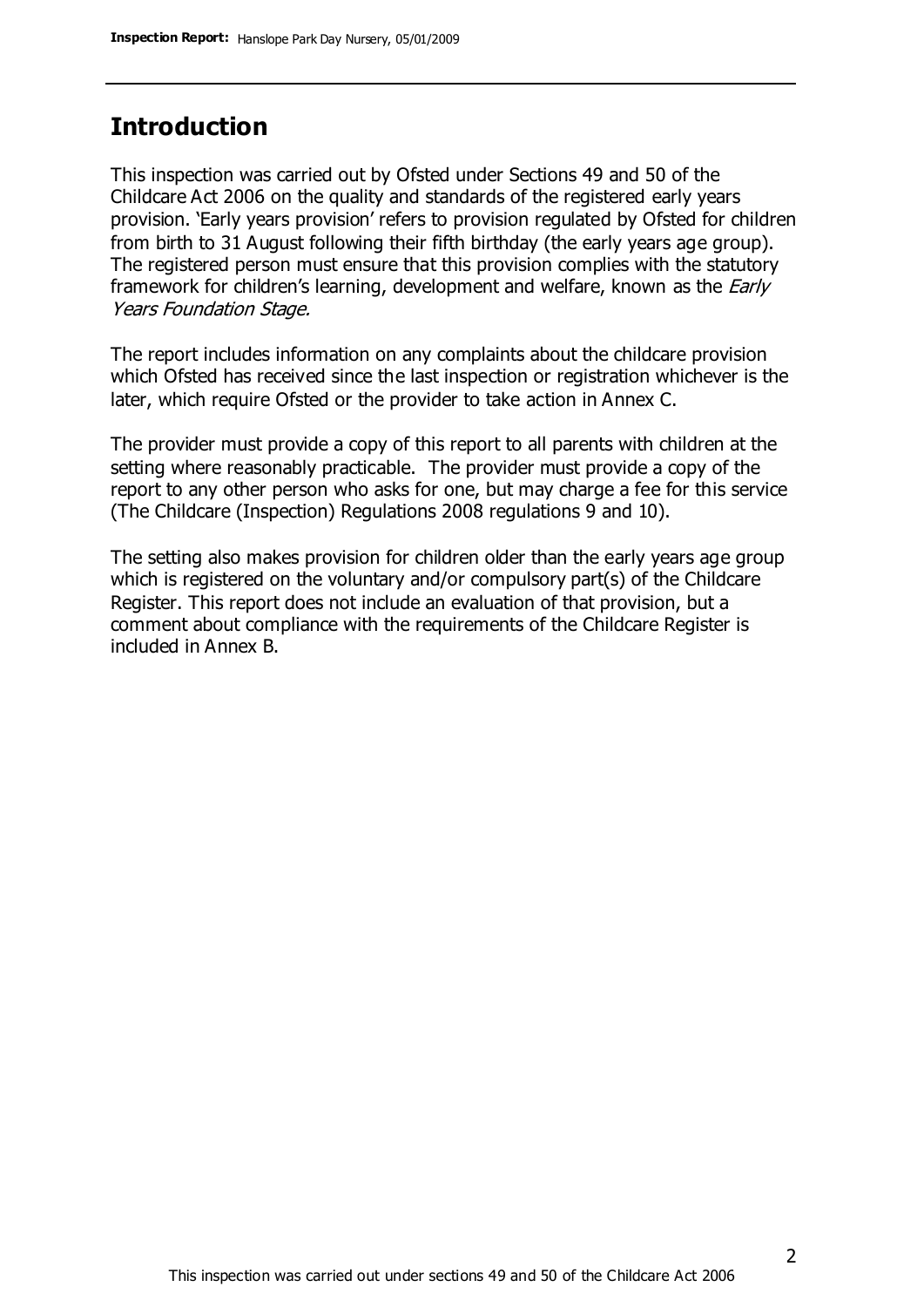## **Description of the setting**

Hanslope Park Day Nursery registered in 2004 and is run by a committee from the Foreign and Commonwealth Office (FCO).The nursery operates from a purpose built low rise building, in the grounds of Hanslope Park in Milton Keynes, Buckinghamshire. A ramp to the main entrance and widened doorways means that the premises are easily accessible. Children have access to fully enclosed outside play area.

The nursery is open each weekday from 08:30 until 17:30 Monday to Thursdays, and 08:30 until 17:00 on Fridays. There are 50 places for children in the Early Years Foundation Stage and there is currently 46 children aged from three months to under five years on roll. Of these, 17 receive funding for nursery education. The provision is registered with Ofsted on the Early Years register and the compulsory and voluntary parts of the Childcare Register. The nursery serves staff working for the FCO. The nursery employs 10 full time staff and two part time staff. All members of staff hold appropriate early years qualifications. The setting works in partnership with parents and other professionals.

### **Overall effectiveness of the early years provision**

Overall, Hanslope Park Day Nursery provides effectively for children in the Early Years Foundation Stage. Planning provides challenge and differentiation and takes account of children's individual needs and development stages. This ensures that children make good progress in all areas. The settings policies and procedures are inclusive. They successfully promote and value diversity and are evaluated to ensure a positive impact on children and their families. Staff create a very welcoming environment and encourage strong partnerships with parents and other professionals.

### **What steps need to be taken to improve provision further?**

To further improve the early years provision the registered person should:

- ensure that all concerns and comments made by staff and parents are recorded
- ensure that children's identified learning needs are carried forward, implemented into future planning and evaluated to give a clear picture of progress.

### **The leadership and management of the early years provision**

The manager offers clear guidance to staff and has procedures in place to support the smooth running of the nursery, ensuring that children have a secure environment in which to explore, play and learn. Comprehensive policies and procedures support the safe and efficient management of the setting and ensure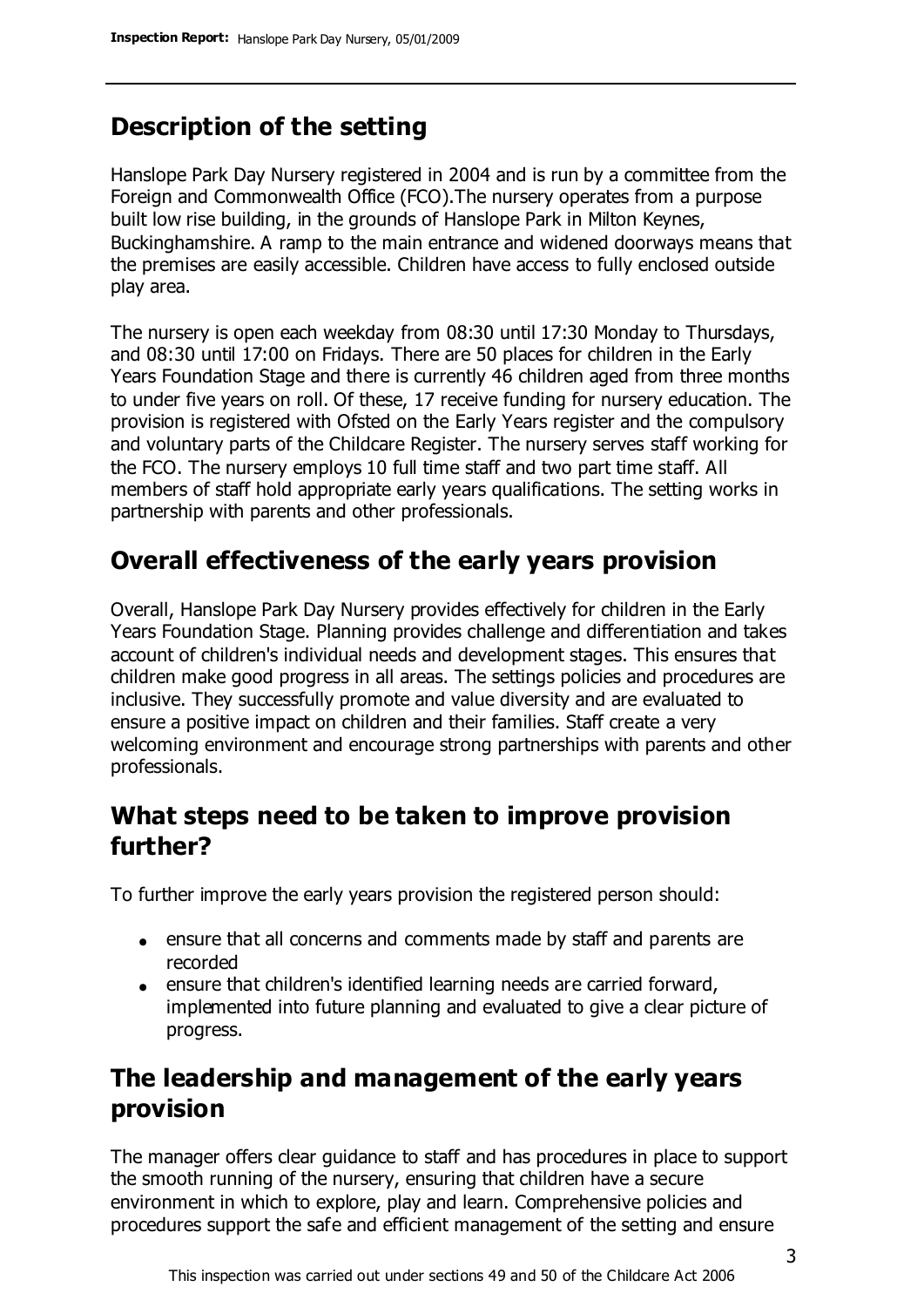that the needs of all the children are met. There are robust systems for recruiting staff and checking that all staff are suitable to work with children. Staff show a genuine desire to promote the best care and opportunities for children as they continuously review and update their training and knowledge.

The manager and staff use some procedures for monitoring and evaluating daily practice. For example, they promote a very positive attitude to feedback from the responses of questionnaires distributed to parents and carers. This has resulted in actions taken by staff with regard to improvements regarding partnership working. Links with parents are further extended through regular consultations with staff, shared emails, newsletters and displayed information. The setting works in partnership with other agencies and professionals, such as the area Special Educational Needs Coordinator and speech therapist.

### **The quality and standards of the early years provision**

Children are offered good opportunities and a range of activities that enable them to make effective progress across all areas of learning and development. Children benefit from staff involvement in the activities because they show an interest in what the children are doing and ask questions. Staff give lots of praise and encouragement for the children's efforts and achievements and smile and laugh with them. They use every opportunity during activities to extend children's language. Comprehensive observations and assessments ensure that the individual needs of all children are fostered well. The individual learning programme includes outline plans, monitoring sheets and targets for each child. However, although the children's next steps in learning are identified they are not securely forwarded into future planning to ensure that children's progress is continually monitored. Staff use practical methods to gather information from parents about children's skills, capabilities and areas to work on. This is used to inform initial assessments and plan an individual learning programme for each child.

Staff support children well and encourage them to be active in their learning and enable them to express their thoughts and feelings. Children confidently speak out and express their personal experiences. For example, children show excitement as they talk about building a snowman and making snowballs when playing outside. They are active learners and are encouraged to use problem solving skills as they carefully line up dominoes. Children work out how to arrange them in close formation so they are not touching, but are close enough to send them all toppling in sequence at the right time. Children are given time to play group games and work out where the matching groups of cards are hidden. The picture cards provoke a lively conversation about animals which is followed by the children making animal noises and doing actions. This consistent support from staff offers children the reassurance to express their ideas, to explore further and to share their thoughts.

The thoughtful planning of the environment and the presentation of resources encourages children to explore. They select resources freely and use these imaginatively to initiate and extend play. Staff enrich the children's experiences as they visit the 'hairdressers' and fully participate in role play. Children work well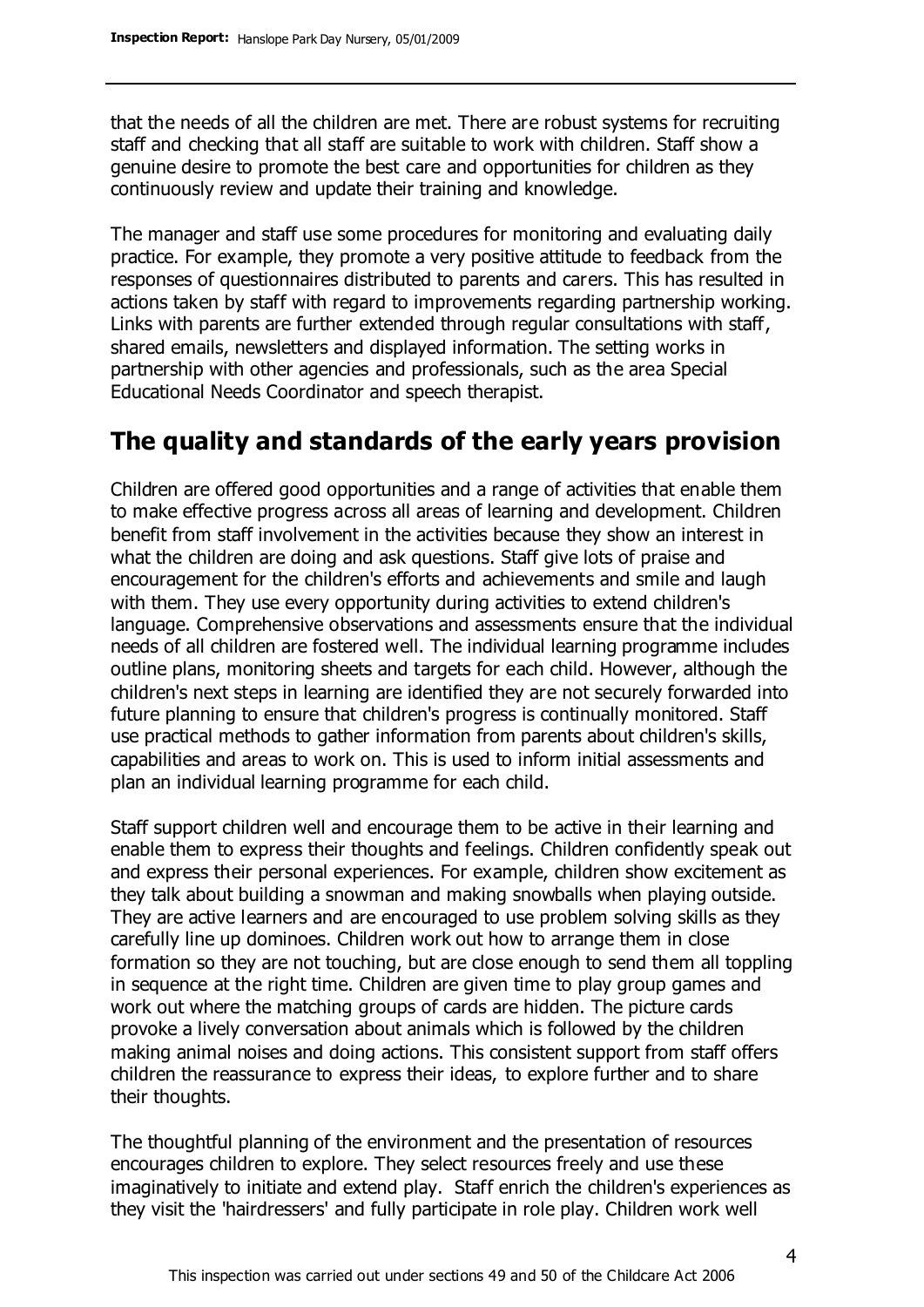together and eagerly share their thoughts and feelings. They instigate conversation with their peers as they describe what they know about spiders and listen to other opinions well. Children are fully involved in the routines of the nursery as they help to tidy up the toys. They are beginning to use language to describe and compare shape, position and size. For example, children work out that they are not tall enough to put some toys on a high shelf and correctly designate this task to staff. Attractive and stimulating resources in the baby and younger children's rooms encourage them to explore and investigate their environment. For example, treasure baskets contain varied natural objects and real cooking pans and utensils are available in the domestic play areas. Children are provided with experiences which help them develop a positive sense of themselves and others. They draw pictures of themselves and their families, show pride in their displayed work and join in with the celebrations of many different festivals.

Children are cared for in a safe, secure environment. Staff help children to gain an understanding about personal safety as the join in with road safety awareness week and a health and safety colouring competition. Risk assessments are carried out and regularly reviewed and daily safety checks ensure that the high standards of safety are continually monitored. Staff have a secure understanding of safeguarding children and have all completed training in child protection. Clear procedures are in place for recording and reporting any concerns. However, not all comments or concerns from parents or staff are recorded to ensure that they are dealt with effectively and procedures followed.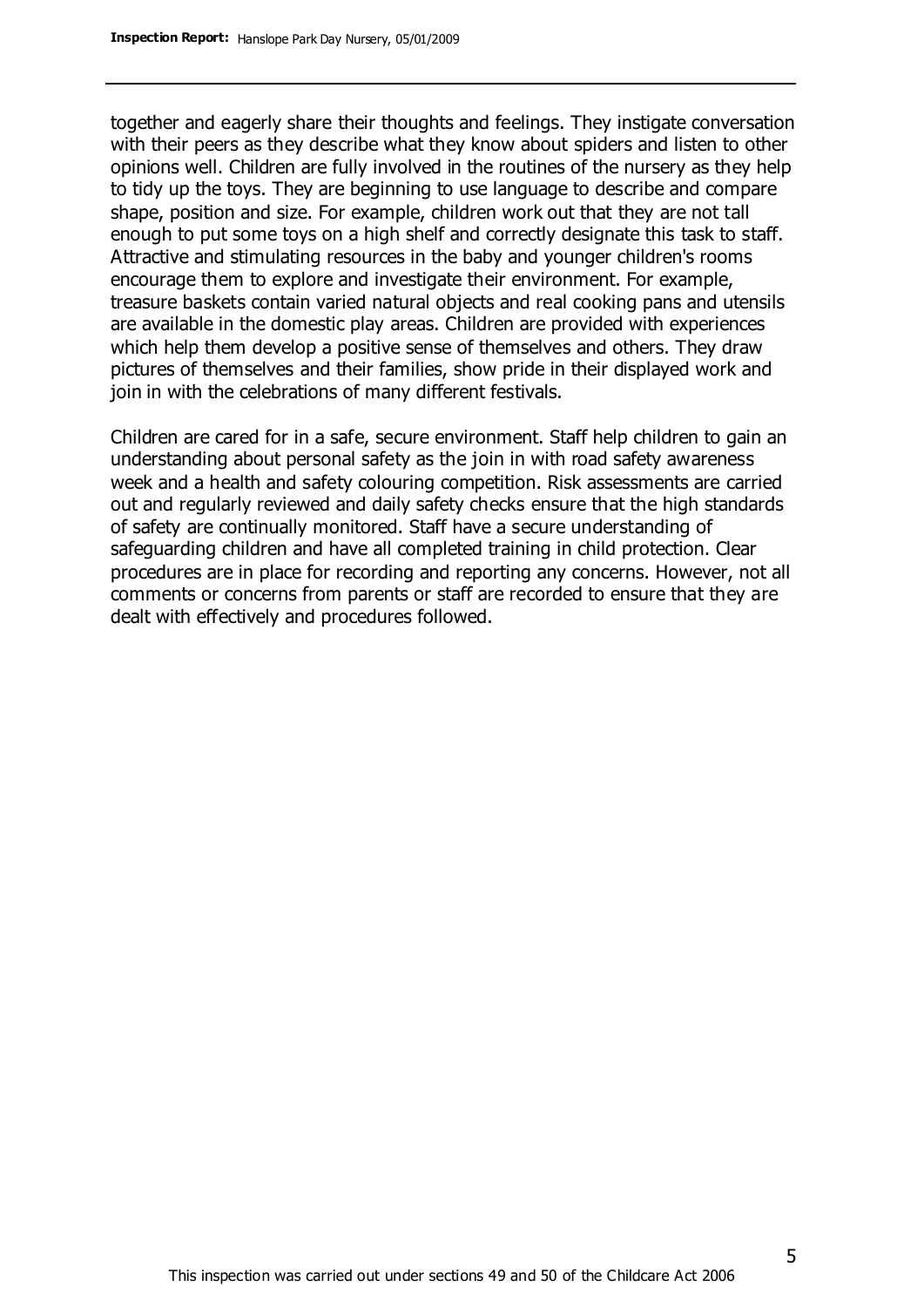# **Annex A: record of inspection judgements**

#### **The key inspection judgements and what they mean**

Grade 1 is Outstanding: this aspect of the provision is of exceptionally high quality Grade 2 is Good: this aspect of the provision is strong Grade 3 is Satisfactory: this aspect of the provision is sound Grade 4 is Inadequate: this aspect of the provision is not good enough

### **Overall effectiveness**

| How effective is the provision in meeting the needs<br>of children in the Early Years Foundation Stage? |  |
|---------------------------------------------------------------------------------------------------------|--|
| How well does the provision promote inclusive practice?                                                 |  |
| The capacity of the provision to maintain continuous                                                    |  |
| improvement.                                                                                            |  |

### **Leadership and management**

| How effectively is provision in the Early Years               |  |
|---------------------------------------------------------------|--|
| <b>Foundation Stage led and managed?</b>                      |  |
| How effective is the setting's self-evaluation, including the |  |
| steps taken to promote improvement?                           |  |
| How well does the setting work in partnership with parents    |  |
| and others?                                                   |  |
| How well are children safequarded?                            |  |

### **Quality and standards**

| How effectively are children in the Early Years<br><b>Foundation Stage helped to learn and develop?</b> |   |
|---------------------------------------------------------------------------------------------------------|---|
| How effectively is the welfare of children in the Early                                                 | ר |
| <b>Years Foundation Stage promoted?</b>                                                                 |   |
| How well are children helped to stay safe?                                                              |   |
| How well are children helped to be healthy?                                                             |   |
| How well are children helped to enjoy and achieve?                                                      |   |
| How well are children helped to make a positive                                                         | 2 |
| contribution?                                                                                           |   |
| How well are children helped develop skills that will                                                   |   |
| contribute to their future economic well-being?                                                         |   |

Any complaints about the inspection or report should be made following the procedures set out in the guidance available from Ofsted's website: www.ofsted.gov.uk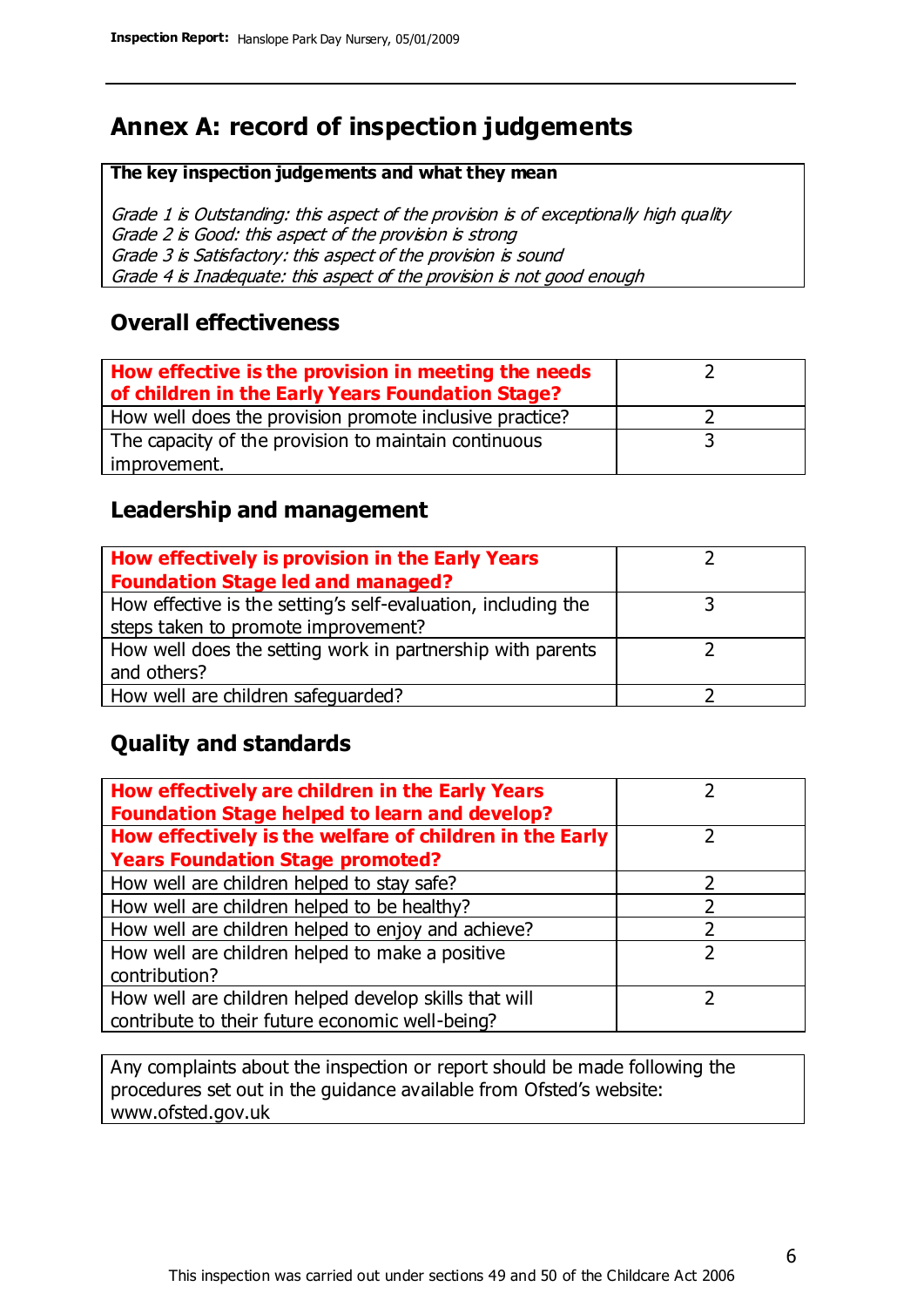# **Annex B: the Childcare Register**

| The provider confirms that the requirements of the<br>compulsory part of the Childcare Register are: | Met |
|------------------------------------------------------------------------------------------------------|-----|
| The provider confirms that the requirements of the<br>voluntary part of the Childcare Register are:  | Met |